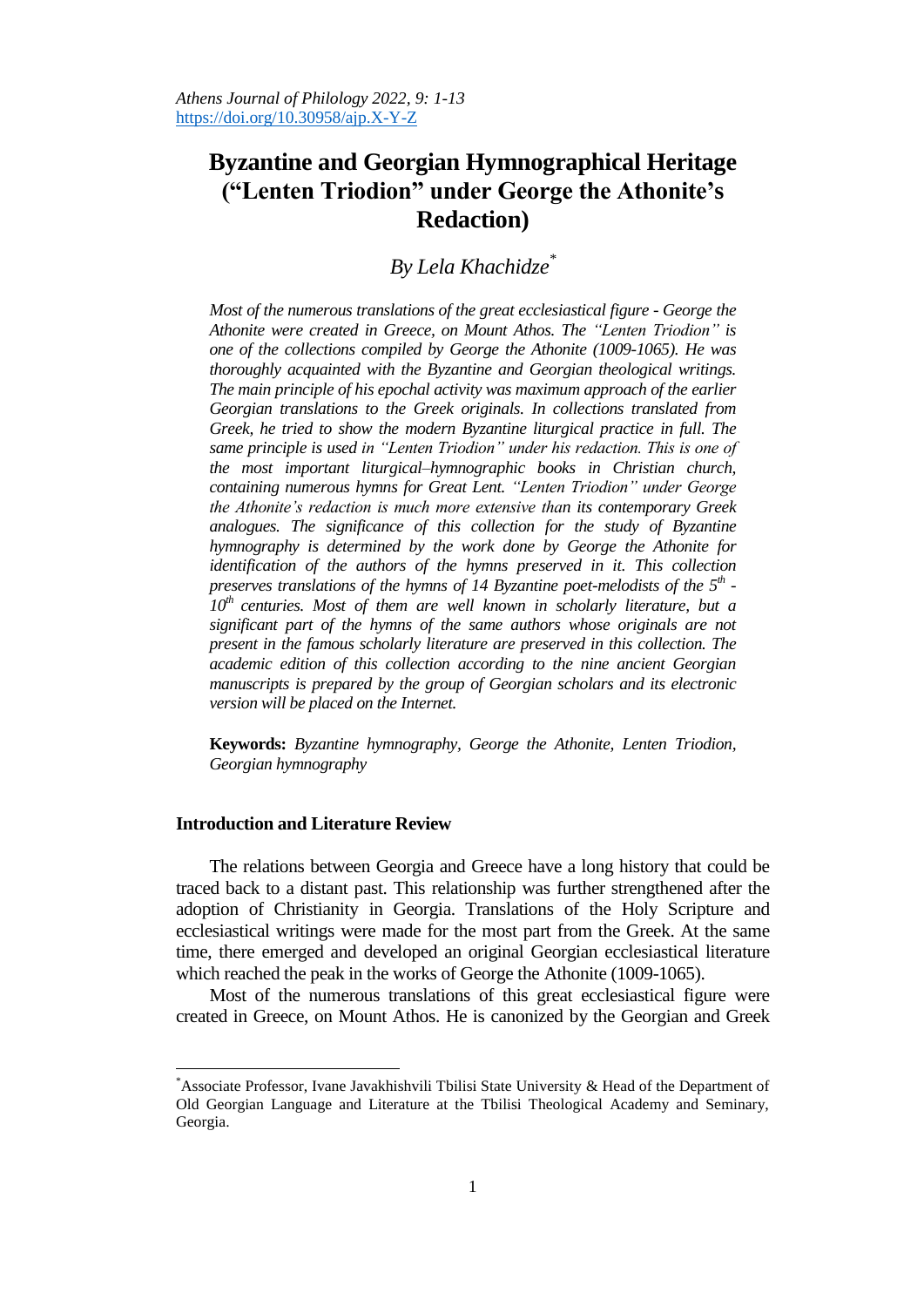churches. The "Lenten Triodion" is one of the collections compiled by George the Athonite.

The "Lenten Triodion" (known in Georgian as "Markhvani") is one of the most important liturgical-hymnographic collections, which contains hymns for the Great Lenten period. The process of compiling this collection reflects the development of Byzantine ecclesiastical poetry, which is mainly divided into two periods. The first is known as the "Jerusalemite period" and the second as the "Constantinopolitan period". Many specimens of the "Jerusalemite period" have come down to us only in Georgian manuscripts and was studied by Kekelidze (1912), acad. E. Metreveli and representatives of their school (The Oldest Iadgari (Tropologion) 1980).

The collection known as the "Lenten Triodion" contains the treasury of Byzantine hymnography - numerous hymns, written by the greatest representatives of the Christian church and culture. A great many hymns have come down to us as anonymous, the authorship of which today cannot be established on the basis of only Greek sources.

The hymns included in the "Triodion"<sup>1</sup> are varied in terms of form, volume or poetic quality. The first dated hymn in this collection belongs to the  $5<sup>th</sup>$  century, and the last to the  $15<sup>th</sup>$  century. During this long period of time many things naturally fell into oblivion, and many require clarification and study.

Over time, this collection has undergone significant changes. On the one hand, it was shortened, on the other hand - it was expanded extension with a new repertoire. This or that author, who in a certain epoch occupied a prominent, leading place in the Greek "Triodion", gradually, for various reasons, lost the primacy or was completely ignored, and this was reflected in the new redactions of this collection. Most of the obsolete hymns were composed during the Jerusalemite period of Byzantine ecclesiastical poetry. Translations of Byzantine hymnography, including Georgian, make it possible to restore these ancient and, at the same time, the best specimens.

There exist important works devoted to the Greek and Slavonic "Triodions" by Karabinov (1910), Cappuyns (1935), Slaveva (1972, pp. 93–116), Momina and Trunte (2004). Along with them, the redactions of the Greek and Slavonic ―Triodions‖ have been considered (*Τριῴδιον κατανσκτικóν* 1879, *Tριῴδιον* 1975, *Lenten Triodion* 1975).

Greek "Triodions" laid the foundation for this collection in other languages, including Georgian.

The study of Georgian liturgical-hymnographic collections revealed that the first hymns for the "Triodion" can still be found in the "Jerusalemite Lectionary", which reflects the ancient rule of worship. Later, these hymns were supplemented with a new repertoire of the "Oldest Iadgari" and the "Great (New) Iadgari".

As the study of Georgian manuscripts has shown, in the first half of the  $10<sup>th</sup>$ century the first Georgian "Triodion" was separated from the "Iadgari" as a separate collection. The fact that "Triodion" is the first independent collection in

 $\overline{a}$ 

<sup>&</sup>lt;sup>1</sup>In this study, the term "Triodion" refers only to "Lenten Triodion".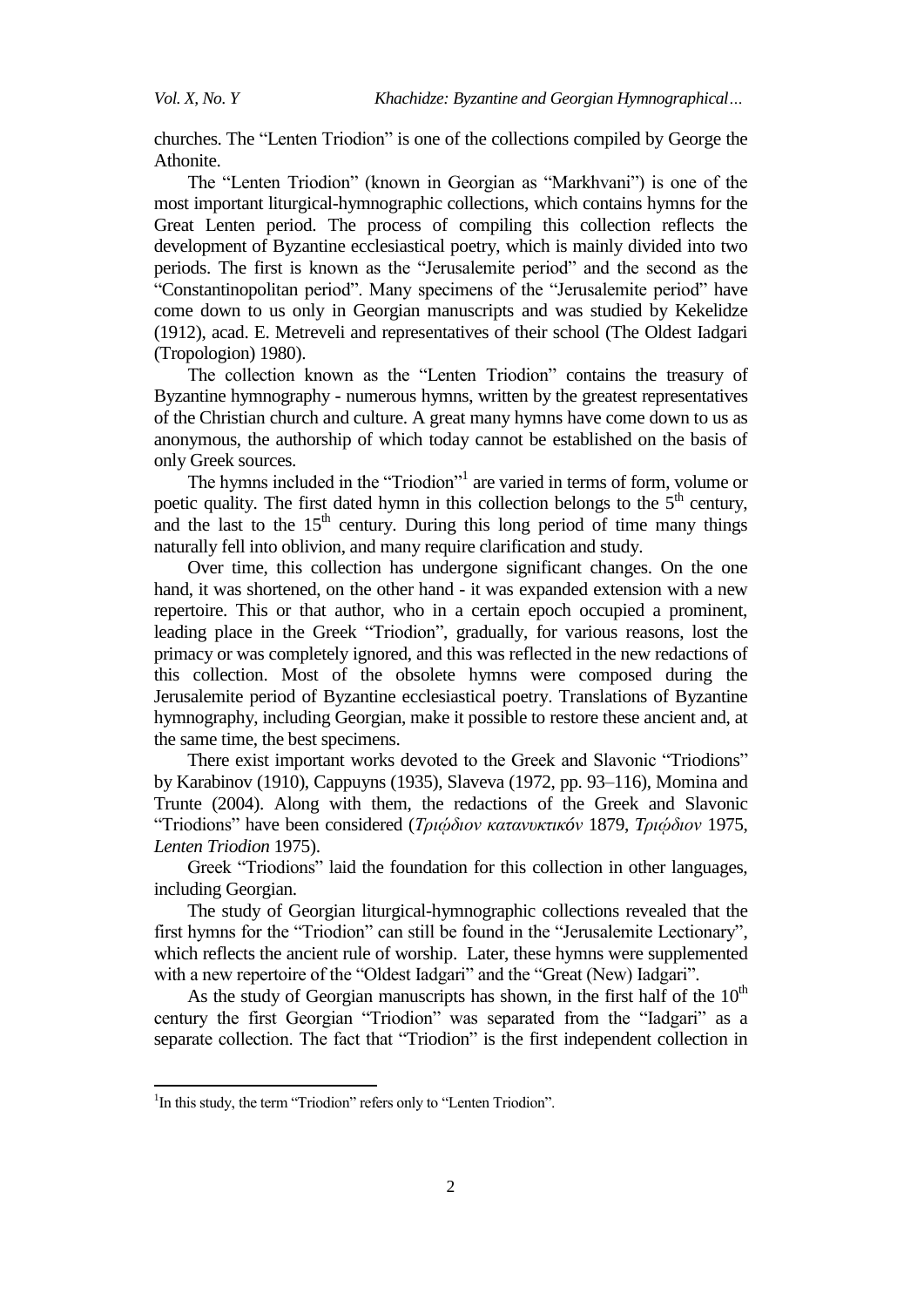the history of differentiation of the "Oldest Iadgari" must be explained by the special importance of the period of Great Lent, and, consequently, this collection.

As it turned out, in the first half of the 10th century, the compiler and editor must have been the great Georgian hymnographer - Ioane Minchkhi. This redaction of "Lenten" was of the Jerusalemite type. It contained the "three–odes" hymns and hymnographic canons of three famous Byzantine hymnographers - Theodore Studites (VIII-IX cc.), Elia of Jerusalem (VIII c.) and Stephanus Sabbaites (VIII c.). Together with them, the first Georgian "Triodion" included more than 100 original hymns by Ioane Minchhi (Khachidze 1987).

A new stage in the history of Georgian culture is associated with the literary and theological school of Athos founded by Euthymius the Athonite (955-1028). Georgian monks who lived and worked on Mount Athos took an active part not only in the life of Georgia, but also in the Byzantine life of that time, in the cultural-educational processes. They set themselves the goal of translating all the Byzantine literature of that time into Georgian.

According to his biographer - George the Athonite, St. Euthymius translated "troparia for Lenten Triodion". Some elements of this "Triodion" translated by him have been identified and studied to date. This redaction of the "Lenten Triodion" has not been specially studied, as the manuscripts containing it are not exactly known yet.

The Georgian "Triodion", like all other liturgical books, reached the peak of its development thanks to the activities of the greatest representative of the Georgian church and culture - George the Athonite, who determined the further development of Georgian theological literature and culture in general. He "transformed and perfected everything he took on". Numerous collections translated by him, including the "Triodion", became "a kind of vulgate" (Kekelidze 1980, p. 137).

The main goal of George the Athonite's epoch-making activity was to bring the earlier Georgian translations as close as possible to the Greek originals. Most of the numerous translations from Greek were made by him.

George the Athonite's numerous translations belong to all areas of theological writing. These translations immediately after their creation were canonized by the Georgian church and Georgian culture.

The "compiling" character of George the Athonite's translations is known in the scholarly literature. Of contemporary Byzantine collections, he translates some of them not word for word, but gathers material from all sources. The colophons attached to the manuscripts translated by him create the impression that George the Athonite tries to fully acquaint the Georgian reader with the contemporary and pre-Byzantine liturgical practice. A deep knowledge of the Greek church and Byzantine literature contributed to this, as well as the fact George the Athonite lived and worked in the main centers of Christian culture of that time - Mount Athos, Black Mountain, Constantinople, Jerusalem and Georgia.

Actually, such a complete collection has not been found either in the existing publications of Greek "Triodion" available to us, or in the Greek manuscripts described in the scholarly literature.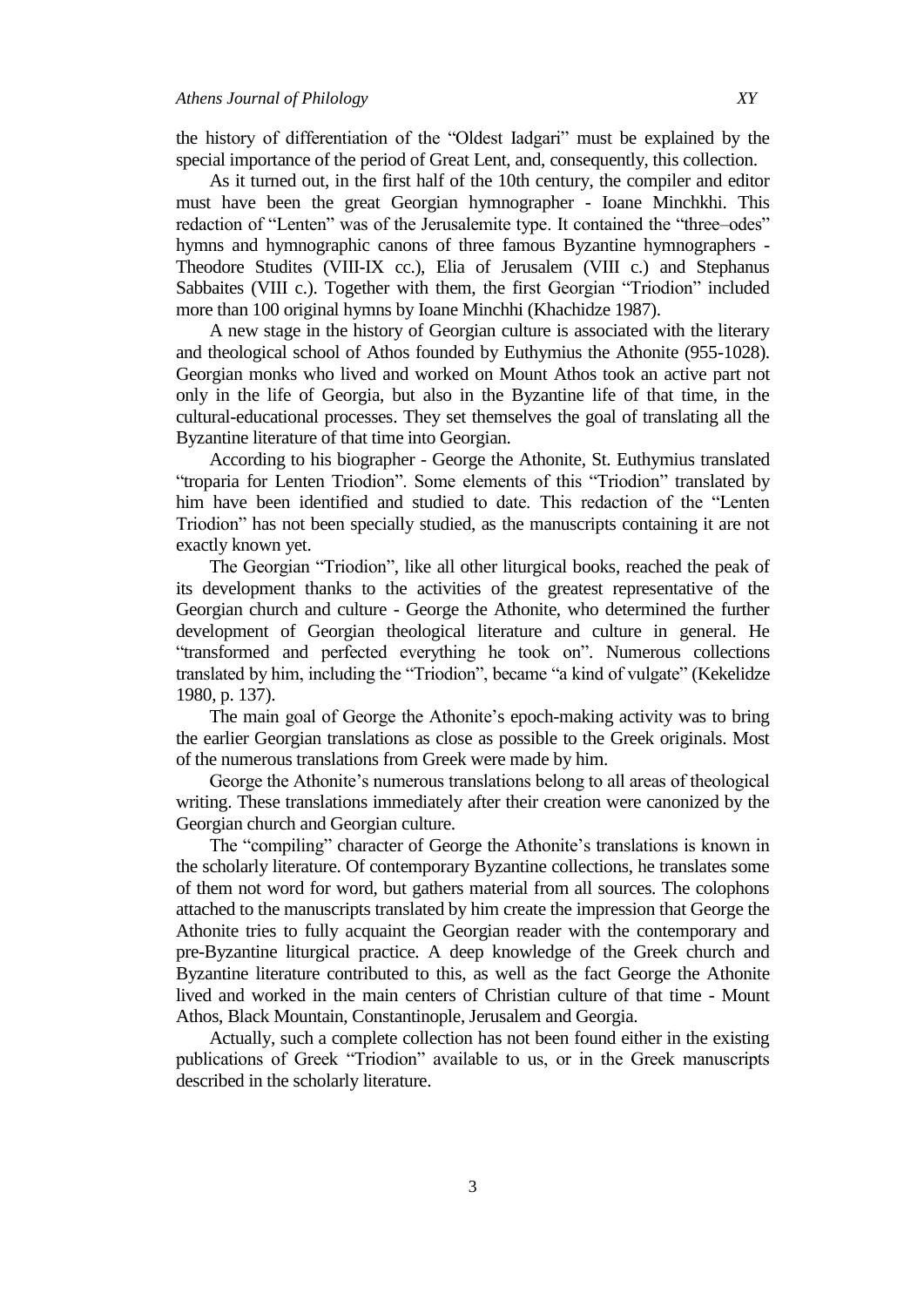## **Methodology**

Numerous "Triodions" of George the Athonite's redaction which belong to various collections of Georgian manuscripts, have come down to us. At the first stage of the research, we got acquainted with them according to the "descriptions" and selected one group of manuscripts. The choice was made in accordance with the significance and chronology of these manuscripts.

Among the manuscripts stored at the Georgian National Center of Manuscripts, we have selected the manuscript -A-568  $(12<sup>th</sup>$  century).

The Georgian manuscripts preserved on Mount Sinai, Mount Athos and Jerusalem are described by Garitte (1956) and Blake (1922, 1931). On the basis of these descriptions, we considered 2 Athonite (Ath -59 and Ath -38) and 5 Jerusalemite manuscripts (Jer - 130, Jer - 61, Jer - 67, Jer - 56 and Jer - 141) to be especially important and studied them. The texts of all of them will be reflected in the edition of George the Athonite's "Lenten Triodion" as versions.

As a basis for the publication, we considered the Georgian manuscript preserved at the National Library of Paris - Georg. 5 which represents the "Triodion" of George the Athonite's redaction having autographic significance. Its publication was mainly prepared from the electronic version of this manuscript, which is available on the website of the National Library of Paris<sup>2</sup>. We got acquainted with separate, difficult-to-read passages of the text in the original manuscript.

The Georgian National Center of Manuscripts keeps black-and-white photocopies of all the manuscripts of interest to us, which we also used in the research process. Basically, we used their electronic versions, where the text is easy to read. This is the Library of Congress website<sup>3</sup>.

The Greek Patriarchate of Jerusalem helped us to make precise some of the hard-to-read passages of the Jerusalemite manuscripts by sending us relevant color photocopies.

On the basis of all these manuscripts, we have prepared a critically acclaimed scholarly edition of the "Triodion" of George the Athonite's redaction, which was partially compared with the existing versions of the Greek "Triodion".

#### **Results**

 $\ddot{\phantom{a}}$ 

Among the "Triodions" of George the Athonite's redaction, the manuscript kept in the National Library of Paris – Paris. georg.5 is especially noteworthy.

Research has shown that the manuscript Paris. george. 5 was not copied at one time and by one person. It must be bound relatively late. Its main part consisting of  $432$  pages (1r-216v) is the "Triodion" under George the Athonite's redaction and executed in 11th-century Athonite handwriting. After the "Triodion" of George the Athonite's redaction, Parisian manuscript presents a new redaction

<sup>2</sup> [http://gallica.bnf.fr/ark:/12148/btv1b8596867k/f8.planchecontact.r=D%C3%A9partement%20des](http://gallica.bnf.fr/ark:/12148/btv1b8596867k/f8.planchecontact.r=D%C3%A9partement%20des%20manuscrits,%20G%C3%A9orgien) [%20manuscrits,%20G%C3%A9orgien\)](http://gallica.bnf.fr/ark:/12148/btv1b8596867k/f8.planchecontact.r=D%C3%A9partement%20des%20manuscrits,%20G%C3%A9orgien).

<sup>3</sup> https://www.loc.gov/search/?in=&q=jerusalem+microfilm+Georgian&new=true.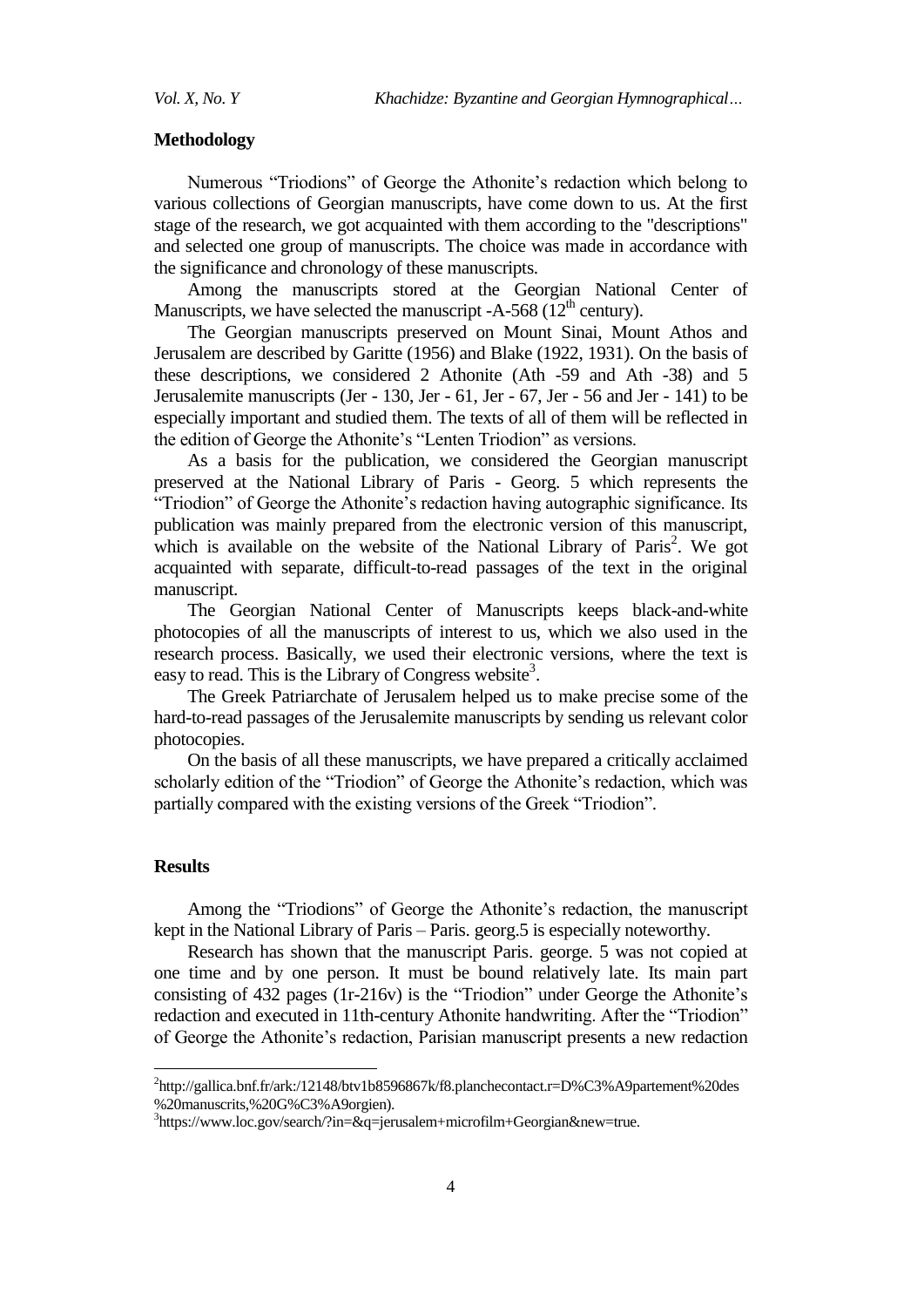of the "Triodion" which, as it turns out, is made up by compilation with the "Triodion" of George the Athonite's redaction preserved in the same manuscript. This redaction of the "Triodion" contains translations of prominent Georgian theologians of the  $11<sup>th</sup>$  century - Ephrem Mtsire (Junior) and Arsen Ikaltoeli (from Ikalto).

The only place where the roads of three great Georgian figures - George the Athonite, Ephrem Mtsire and Arsen Ikaltoeli - intersect is the Black Mountain in Antioch. It was here that both redactions of the Georgian "Triodion" and the unique Georgian manuscript itself – Paris. georg. 5 must have been compiled.

Taking into account the "Life" of George the Athonite, it becomes possible to determine the time of compilation of the "Triodion" under his redaction. According to the "Life" of the saint, it is established in the scholarly literature that in 1040-1056 he labored on Athos, stayed in Georgia in 1059-1065 and died in Constantinople in 1065 (Kekelidze 1980, pp. 217–220).

Therefore, the "Triodion" of George the Athonite's redaction must have been compiled in its completed form on the Black Mountain, in the years 1056-1059. It is assumed that in the same period there was compiled an extensive liturgical and hymnographic collection – "Parakletike" by George the Athonite, in particular, his autographic manuscript At - 45 (Bruni 2011, p. 116).

In the process of working on the Parisian manuscript, it turned out that one part of it preserved in it was incorrectly bound. In the publication of this collection we put the text in the original, the right order.

The manuscript Paris. georg. 5 preserves the colophons of George the Athonite himself. These colophons attest that during compilation of the collection he relies not only on one original (Greek or Georgian), but collects material from all of them.

In this collection the divine service of each day of Great Lent contains an extensive hymnographical material. As a rule, the Morning Office begins with small-size hymn which is followed by whole range of "others". The small size hymn – "The Prokeimenon", which is usually accompanied by its "others" is also a necessary component. The systematic introduction of "Prokeimenon" is typical of other liturgical-hymnographic collections by George the Athonite.

In this "Triodion" at the morning service, we sometimes come across small size hymns – "ypakoe", which are followed by some similar hymns. The manuscript contains 9 "ypakoes" inscribed with the name of Romanos the Melodist, and the second part of the "ypakoes" is unsigned but bears a special mark (see below).

Together with the small size hymns presented by full texts, in Parisian manuscript there are also such cases when "additional" short size hymns are indicated "inside the book of stichera –Sticherarion". In this case, it is meant a separate collection of such (small size) hymns from which the "additional" hymns can be performed.

The comparison has showed that the results of studying the "Triodion" precisely coincide with the "Life" of the saint. The same is in this case, particularly, according to the "Life", George the Athonite, translated stichera (small size hymns) according to the rule of that time, with observance of poetic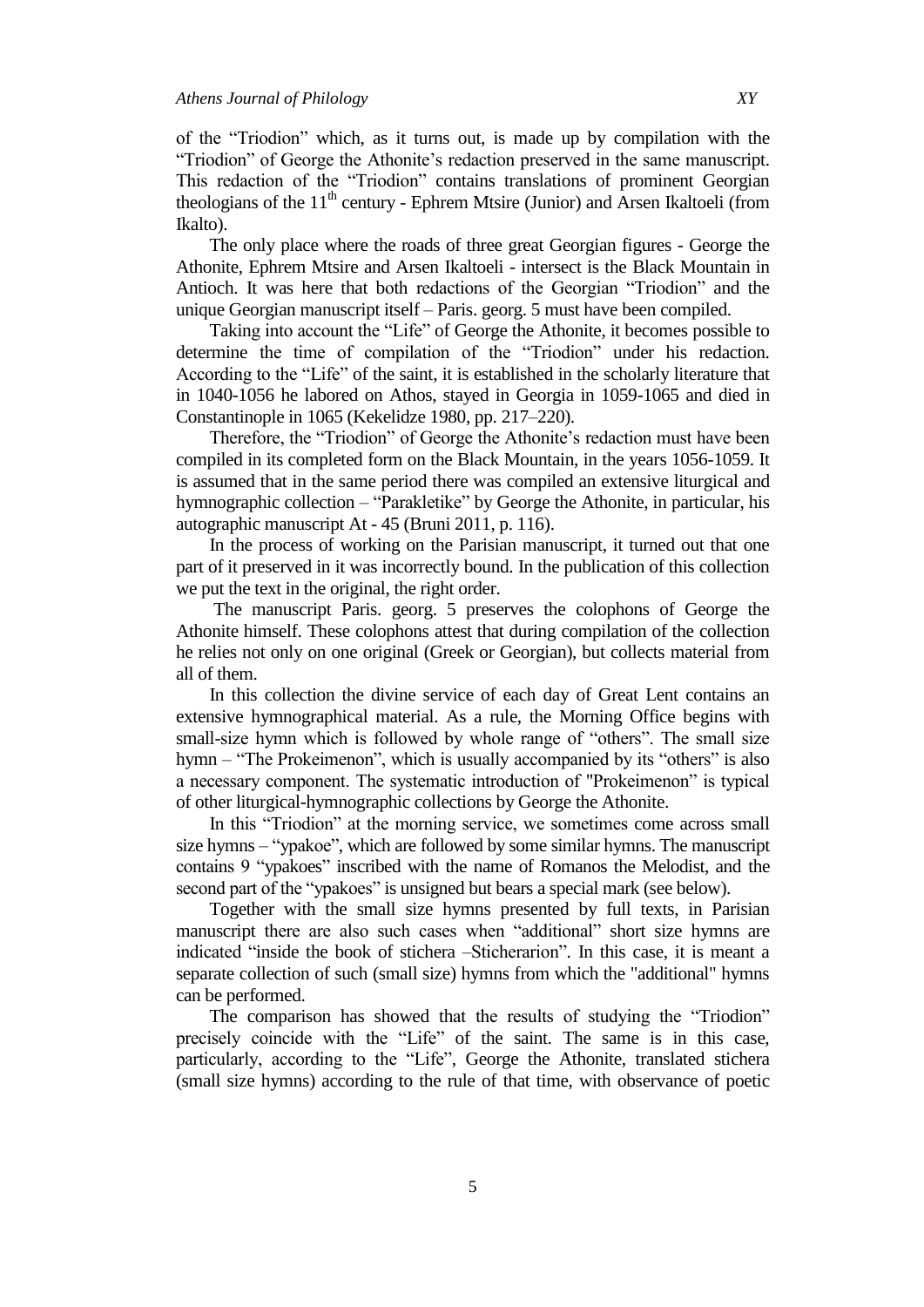meter and melodies, including hymns intended for the Great Lent (*Monuments of old Georgian literature II* 1967, p. 147).

A peculiar poetic form for the "Lenten Triodion" is "three-odes" - hymns consisting of three odes. Hence, the Greek name of this collection – "Triodion" comes from it. The "three-odes" are heard daily during Lent from Monday including Friday. This is an extensive repertoire - hymnographic material intended for the two preparatory weeks of Great Lent and the seven weeks.

Georgian translations of Theodore Studite's "three-odes" are found in the "New Iadgari", in the first Georgian" Lenten Triodion", and in Euthymius the Athonite's "Triodion". The whole cycle of "three-odes" for Great Lent of this author is preserved only in George the Athonite's collection. The study showed that George the Athonite specially compared the text of all of them and corrected according to his contemporary Greek "Triodions".

In George the Athonite's "Triodion" for each day of Lent we systematically encounter the "three-odes" of another author - Joseph the Hymnographer (from Sicily, IX century) who is a prominent representative of Byzantine hymnography (Tomadakes 1971). It appears that the extensive hymnographic repertoire of this author for "Triodion" - the "three-odes" were first translated into Georgian by George the Athonite. The introduction of the hymns of Joseph the Hymnographer to Great Lent liturgy took place in the Constantinopolitan rite, and in this case George the Athonite reflected this rite.

In the Pancake Week, the 3th layers are added to the "three-odes" of the aforementioned authors –five "three-odes" of Anton Studites (IX century). The originals of four of them are not found in the existing literature on "Triodions" known today. Georgian translations are a means of clarifying and restoring the originals of the works of this brilliant hymnographer.

On Saturdays and Sundays of Great Lent, as well as on special holidays, George the Athonite's "Triodion" presents complex poetical form - hymnographic canons, along the beginnings of which, as a rule, their authors - the greatest representatives of Byzantine hymnography are indicated. This is a treasury of the Christian church and ecclesiastic poetry, specially studied and established by one of the key figures of the Middle Ages - George the Athonite.

The study showed that along with contemporary Greek "Triodions", the source of George the Athonite is also the earlier Georgian manuscripts, in particular, that redaction of the "Triodion", which is preserved in two Georgian manuscripts of the Sinai collection – Sin - 5 (1052) and Sin - 75 (XI c.). This redaction of the "Triodion", in addition to Jerusalemite, contains the elements of Constantinopolian rite, including the "Great Friday liturgy" translated by Euthymius the Athonite (*Description of Georgian manuscripts* 1979, p. 26).

The comparison makes it clear that in cases where the earlier translations coincide with his contemporary Greek "Triodions". George the Athonite transfers them unchanged into his own redaction of the "Triodion", in some cases corrects the old translations according to the Greek and often translates the hymns once again from Greek.

The manuscript Paris. georg. 5, which we consider to be the basis of the scientific publication of George the Athonite's "Triodion", demonstrates one more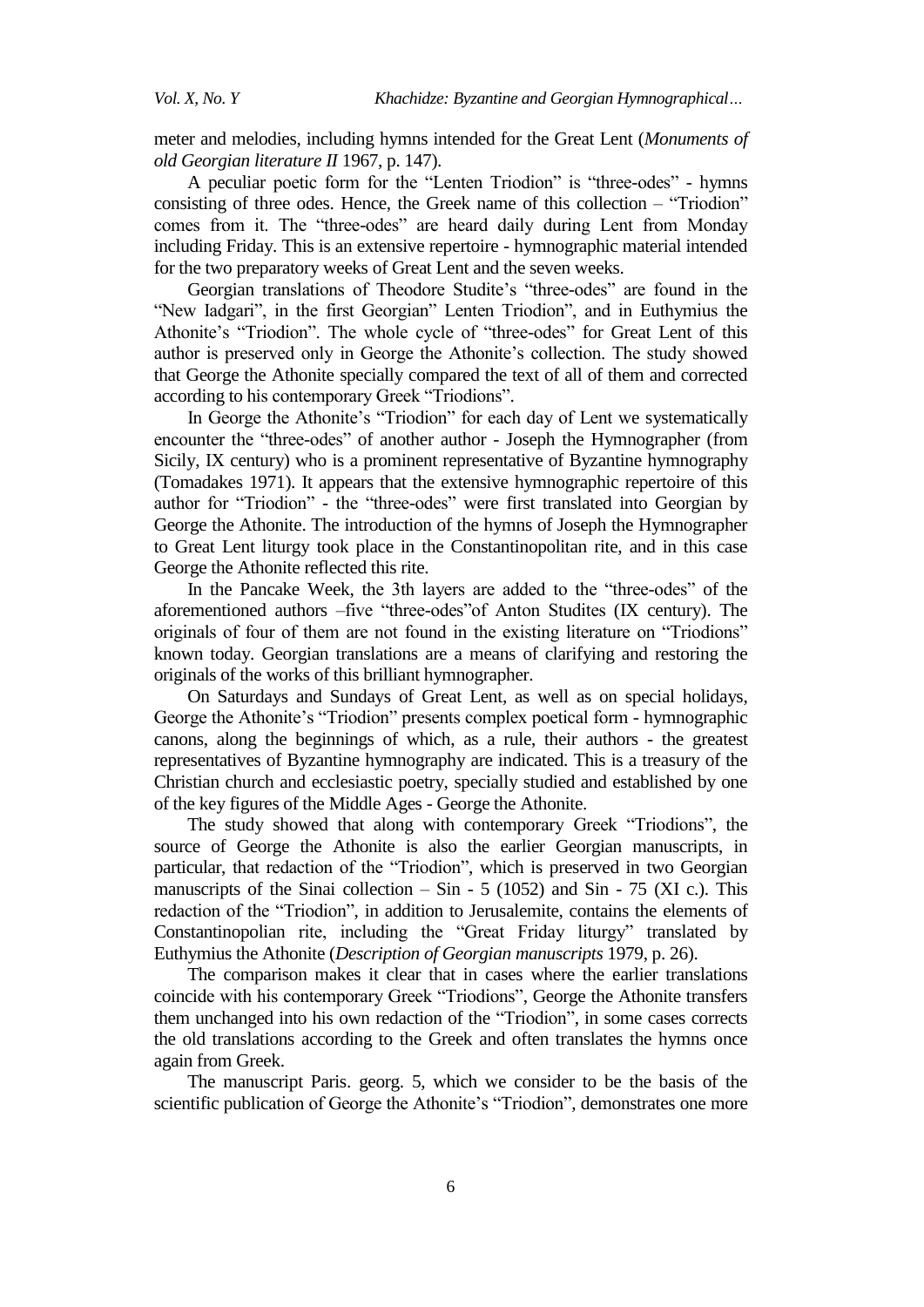characteristic feature of his work. It is great precision in indicating the authors and establishing texts for hymns. In the huge hymnographic repertoire, in the conditions of a large number of manuscripts and different testimonies, the great work done to reveal the authors lost or forgotten over time is the most important feature of the work of George the Athonite, which acquires great scientific value today.

Apart from Greek-Slavonic "Triodions" and collections known to date in scholarly literature, in this manuscript, most of the canons, "three-odes" and small size hymns have the indication to the authors. In those cases when the authors of certain hymns are indicated in the earlier Georgian manuscripts, George the Athonite's "Triodion" usually coincides with their indication. Research has shown that George the Athonite often indicates the authors of certain parts of compilation hymns. His work in this direction is of great importance for the study of Byzantine hymnography, since the existing publications of the Greek and Slavic "Triodions" usually lack an understanding of their compilation. Hymns compiled in their time by several authors are now most often attributed to one author, are unsigned or completely lost.

The names of the authors of hymns are indicated in Parisian manuscript in several ways: - in full form (e.g., Andrew or Andrew of Crete), abbreviated (e.g., I—e (Ioane) An—ti (Antoni) or using monograms – (e.g., B (Basil).) The most frequent is the indication of the authors abbreviated or written with contractions.

George the Athonite's "Triodion" includes numerous hymns of 14 Byzantine hymnographers. They are: Romanos the Melodist (V-VI cc.), Andrew of Crete (VII c.), Elia the III - Patriarch of Jerusalem (VIII c.), John Damascene (VII-VIII cc.), Stephanus Sabbaites (VIII c.), Kosmas of Jerusalem (VIII c.), Theodore Studites (VIII-IX cc.), Theophanes Graptos (Confessor, IX c.), Anton Studites (IX c.), Joseph of Sicily (IX c.), Christopher (IX c.), George (IX c.), Mark and Basil. Most of them are well known in scholarly literature, but a significant part of the hymns of the same authors whose originals are not present in the famous scholarly literature are preserved in the "Lenten" under George the Athonite's redaction.

In this collection, there are also such cases when the specimens of Byzantine hymnography are given in two translations. Such cases are usually based on two criteria: 1) they are of particular importance in the Byzantine rite; 2) their earlier translations are distinguished by their artistic merits. In the presence of these two criteria, along with his own translations George the Athonite includes the earlier translations without change. One example of this is the masterpiece of medieval Christian poetry – "The Great Canon" of Andrew of Crete - an extensive hymn that is performed in several parts during Great Lent.

The Parisian manuscript presents the first Georgian translation of this canon, which belongs to Euthymius the Athonite (127v-138v). This is an extremely lyrical translation, executed according to the creative principles of Euthymius the Athonite. It is followed by the second Georgian translation of it performed by George the Athonite (138 v-154 v). At the end of this translation the colophon of George the Athonite' is preserved in relatively small letters, in which he explains the purpose of his translation. According to the colophon, Euthymius translated the text of this hymn in an abridged form. He also changed the sound of the hymn (melody) and hirmoi (rhythmic and melodic size). This is not surprising for two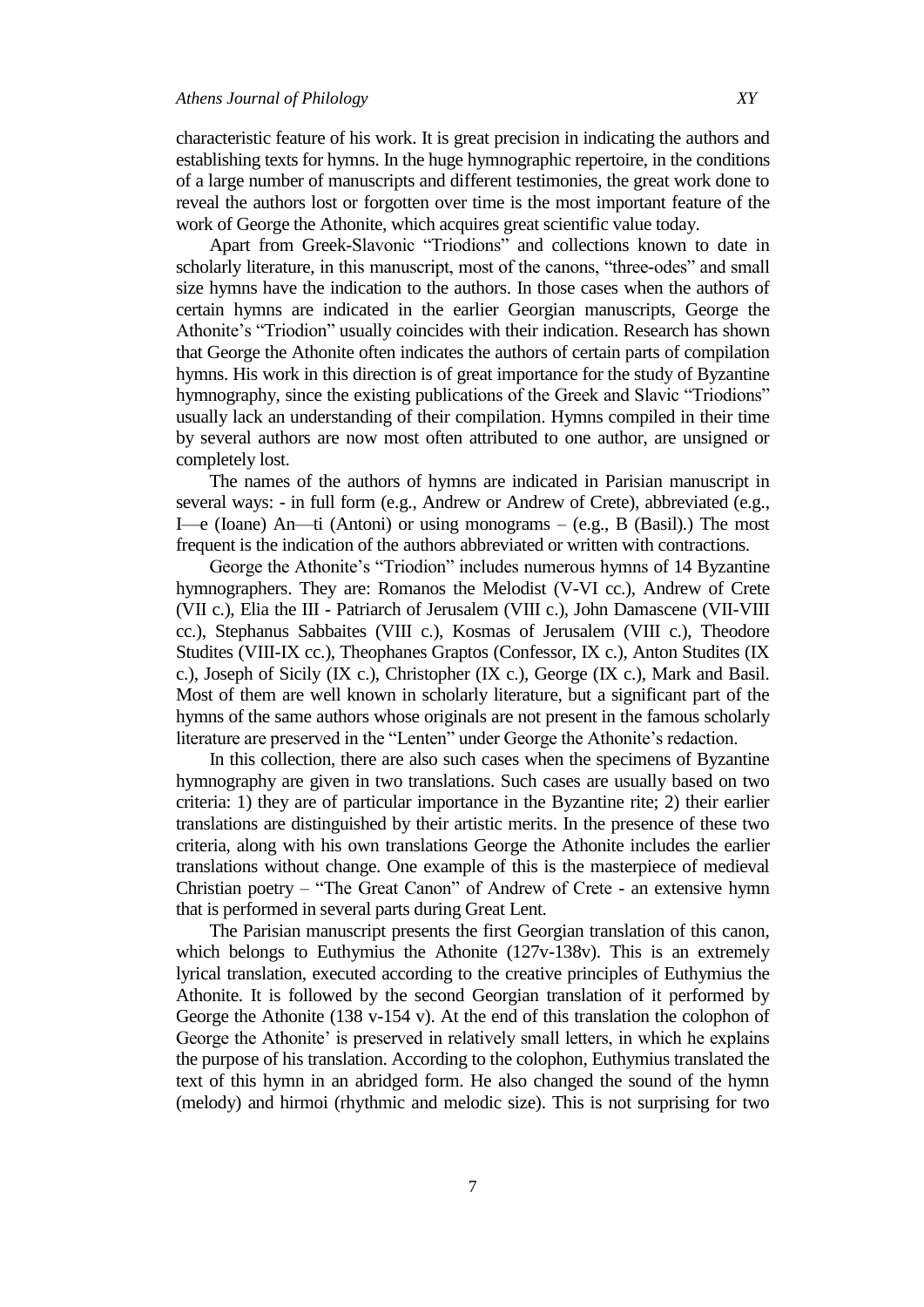reasons: 1) This was the first translation of this hymn into Georgian; 2) The hymn, as is known, has a complex rhythmic and melodic structure. Its creation and especially its translation into another language was associated with great difficulties. Therefore, George the Athonite translated this canon anew. As it was said, the goal of George the Athonite's translation was to adjust the Georgian translations in accordance with the Greek originals, so his translation textually coincides with the Greek original. He skillfully introduced this text into the Greek rule of chanting.

Thus, in this case, along with his own translation, George the Athonite considered it necessary, to present the translation of Euthymius the Athonite with appropriate explanations.

A similar case was revealed in a Parisian manuscript in the case of the no less famous hymn of John of Damascus – "The Day of Resurrection". This hymn is another striking example of Byzantine hymnography. It is known as the "Golden" Canon" and ranks first among the hymns of this author. From the day of creation until today, it is sung on the greatest Christian holiday - Easter Sunday. In the Parisian manuscript, this hymn is also presented in two translations, one of which belongs to George the Athonite, and the other is the earlier one. Comparison of the Georgian translations of this hymn with the Greek original has revealed that George the Athonite's translation exactly matches the original. It is an adequate translation with distinctive artistic merits.

Thus, according to the testimony of Paris. georg. 5 manuscript, in cases where the early translations are distinguished by special artistic merits, George the Athonite presents them unchanged along with his own translations, of which he informs us with special colophons.

By the time of compilation of this "Triodion", the Greek church was already following the Constantinople rite, with which George the Athonite was well acquainted. However, in the "Triodion", as in other liturgical-hymnographic collections compiled by him, he included numerous hymns from the early - Jerusalemite period, which are no longer found in the 11th century Greek "Triodions". It is the Georgian translations of a great many hymns that are often the only way to restore them today. It is also noteworthy that George the Athonite uses the old way and marks the names of the odes of the hymnographic canons according to the initial words of 9 biblical hymns, and not by contemporary Greek rule - numerical numbering.

Along with the designation of the authors, the Paris manuscript contains indications of a different type, some of which require further study, and others were deciphered in the process of working on the manuscript. In this regard, the cross indicated in the beginnings of one group of hymns in the manuscript - † (3r, 8v, 42r, 57r, 94v, 103r, 177r, 184v, 191r, 198r, 207r, 208v) deserves attention.

As it turns out, in the Parisian manuscript, this cross sign (†) is indicated along the hymns of "ypakoe" ("ibakoi") type. The "ypakoe" is one of the oldest types of hymns, the introduction of which in Byzantine hymnography is associated with the name of Romanos the Melodist. This type of hymns in Byzantine hymnography is mainly known as "kontakion".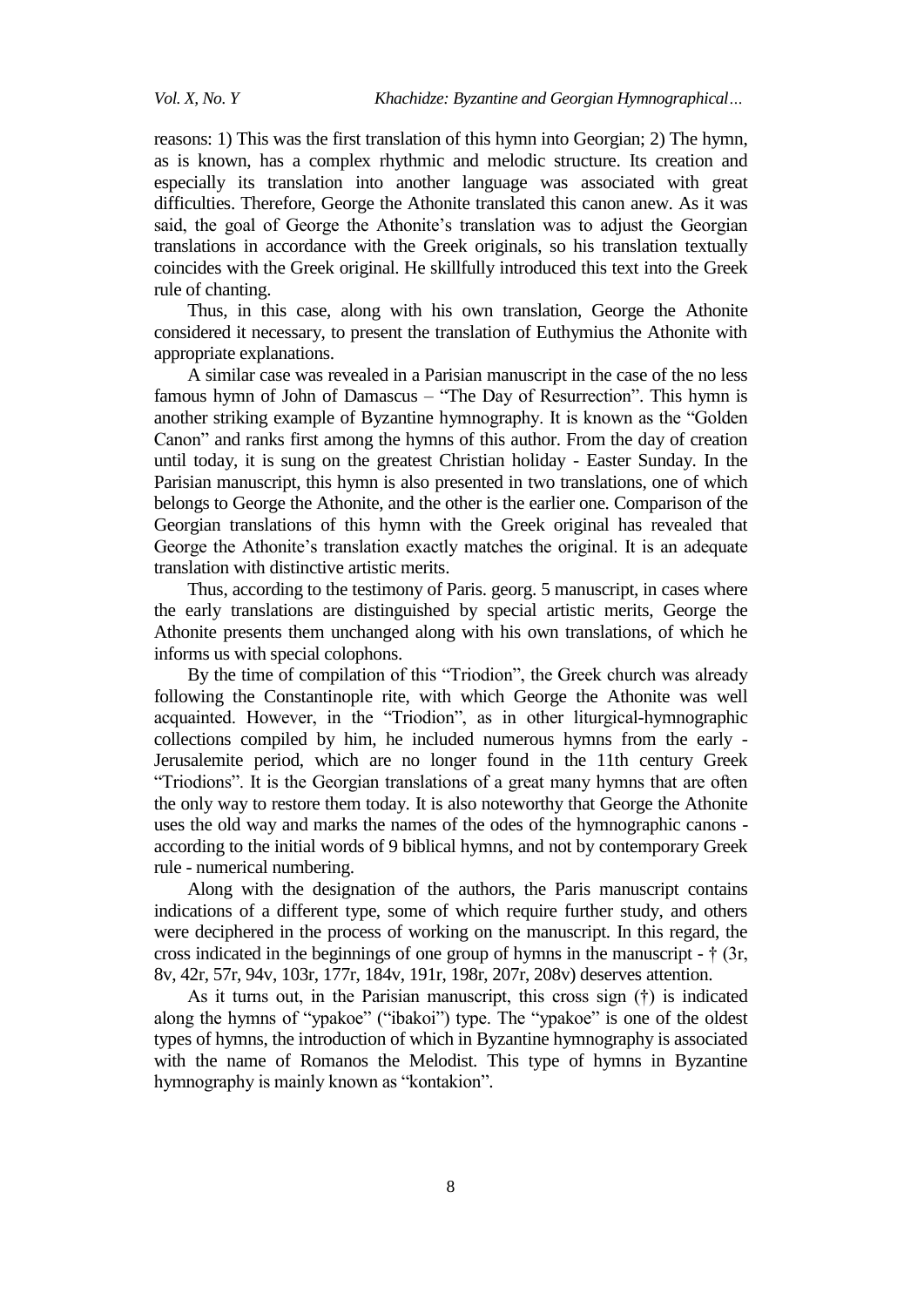The study has shown that in Georgian manuscripts the term "kontakion" is usually rendered as "ypakoe". The same is in the manuscripts of Paris. georg. 5, which preserves several dozenz of this type hymns. Each of them indicates the type of hymn  $-$  "ypakoe".

As observation has shown, in Georgian manuscripts the term "kontakion" is usually conveyed by "ypakoe".

The hymnographical heritage of Greek authors preserved in the "Triodion" of George the Athonite requires special research, which is equally important for the study of both Georgian and Byzantine hymnography. The solid foundation of such study is the completeness of George the Athonite's "Triodion" and the determination of the heritage of the authors presented in it with great accuracy. This time we present one of the samples from the works of Romanos the Melodist, named "the father of Byzantine hymnography".

## **Discussion and Conclusions**

"Lenten Triodion" of George Athonite's redaction provides extensive information on the great representatives of the Byzantine Church and culture. One example of this is the work of an interesting hymnographer of the VIII century – Stephanus Sabbaites. According to the Greek and Slavonic manuscripts, only several hymns of this author are known. According to the "Triodion" by George Athonite Stephanus Sabbaites has created the cycle of the hymns for the Lent - 26 "three-odes", 3 hymnographical canons and some stichera. These hymns represent one of the best examples of Byzantine hymnography.

A similar situation is observed in the case of Elia the III -Patriarch of Jerusalem (VIII c.). In scholarly literature the hymnographic canons for only two Sundays of Lent (Sunday of Prodigal Son and IV Sunday) by this author have been known. In "Lenten Triodion" of George Athonite's redaction the hymnographic canons for the rest five Sundays of Lent have been revealed.

"Lenten Triodion" of George Athonite's redaction also makes it possible to modify and clarify a number of views existing in the scholarly literature. Among them is the work of the greatest hymnographer - Romanos the Melodist.

In Parisian manuscript small size hymn "Adam's Lament" is set on Cheesefare Sunday which is dedicated to "Adam's expulsion". The hymn presents the expulsion of Adam from Paradise with great dramatization.

This kontakion is considered the earliest example of the "lamentation genre" in theological poetry. It is noteworthy that this hymn included in the "Lenten Triodion" on the Cheesefare Sunday – directly before the start of the Lent in remembrance of the tragedy of the Fall.

At the beginning of the hymn the name of the author - Romanos is indicated. The hymn consists of 7 troparia. Georgian translation of this hymn is published by us with commentaries (Khachidze 2018, pp. 133–156).

The recent scholarly edition of Romanos' works belongs to Grossidier de Matons. This edition contains the authentic texts of hymns attributed to Romanos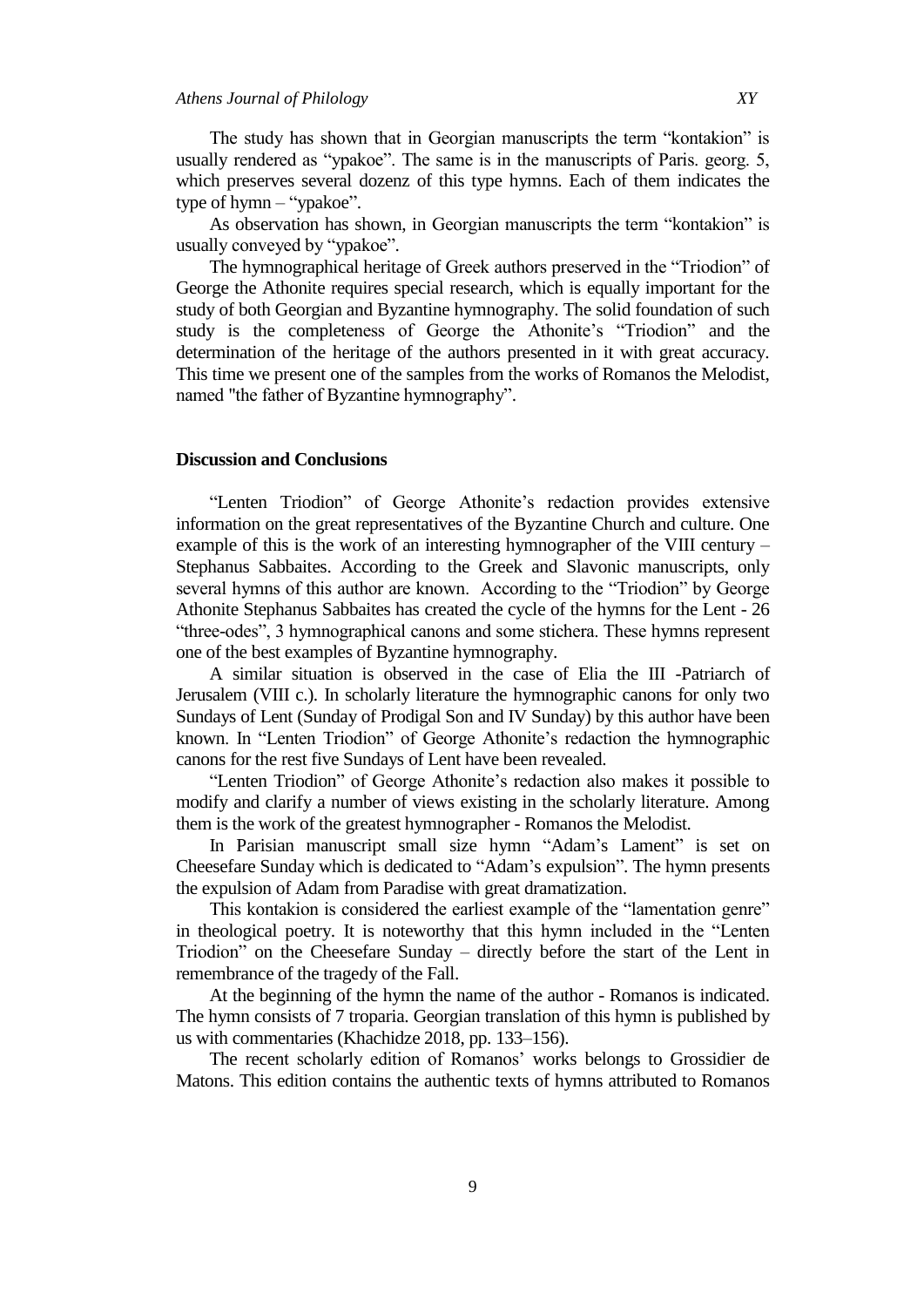known for today (Grosdidier de Matons 1964). This hymn is not included in this publication because Romanos is not considered its author.

This hymn is not included in the works of Maas and Trypanis (1963) either. Its text is published by Maas under the title "Das Verlorene Paradies" (Maas 1910). The "kontakion" is anonymous in this edition. In Maas's view, the unknown author of this hymn lived earlier than Romanos and is regarded as one of the "oldest ancestors" of Romanos and his school.

According to the "Lenten Triodion" under George the Athonite's redaction, the author of this oldest hymn who was considered a predecessor of Romanos and his school is Romanos himself. At the same time, the manuscript preserves the old Georgian translation of the hymn.

The comparison of the Georgian translation with the text published by Maas shows that the similarity is obvious, but this is not an exact, a word-for-word translation of this text. In the Georgian translation, the troparia of a hymn are more extensive and artistically perfect. George the Athonite seems to have had just such Greek original at hand. This must be a reflection of Medieval Byzantine tradition of the mid-11<sup>th</sup> century. The structure and metric dimension of the Georgian translation of the hymn must reflect the same tradition.

The first troparion of the Georgian translation of this hymn undoubtedly represents the "prooimion" or the prologue strophe which is evidenced by the following: 1) The last two lines, with a little difference, are repeated in the rest troparia; 2) The "prooimion" is of different content. It starts with a prayer of supplication to the Savior, where he begs to give him the "gift of a word" – the inspiration for writing a hymn.

Adam's expulsion from the paradise is presented in the hymn with dramatization characteristic to Romanos. Mourning is even more aggravated by the angel who slammed and "banned" the gates of Paradise.

The scholarly literature marks the dialogue form characteristic of Romanos' hymns. It is so in this hymn too. In the  $4<sup>th</sup>$  troparion of the hymn, Adam appeals to Paradise and asks for help. This is one of the most emotional passages of the hymn.

The next (V) troparion also represents an appeal to Paradise and here comes the theme of the Holy Scripture. cf.: Genesis 3: 18. In the following (VI) troparion of the hymn the paraphrase of the corresponding section of the Holy Scripture is given: cf. Genesis 2, 17.

The refrain characteristic of the "kontakia" is repeated in every troparion of the hymn. It is interesting to note that the last troparion of the hymn generalization occurs and the supplication is expressed not only on behalf of Adam but of the mankind.

In the manuscript Paris.georg. 5, the hymn is referred to as "ypakoe" and is set on the Tone 8 and the hirmos is also indicated: "Don't be excluded".

As a rule, in Parisian manuscript the hirmoi are indicated at the beginnings of "ypakoes" – the hymns having an inscription with the name of Romanos. This fact attracts attention, because by the time of Romanos' activity the metre based on the correspondence of hirmoi - troparia had not yet existed.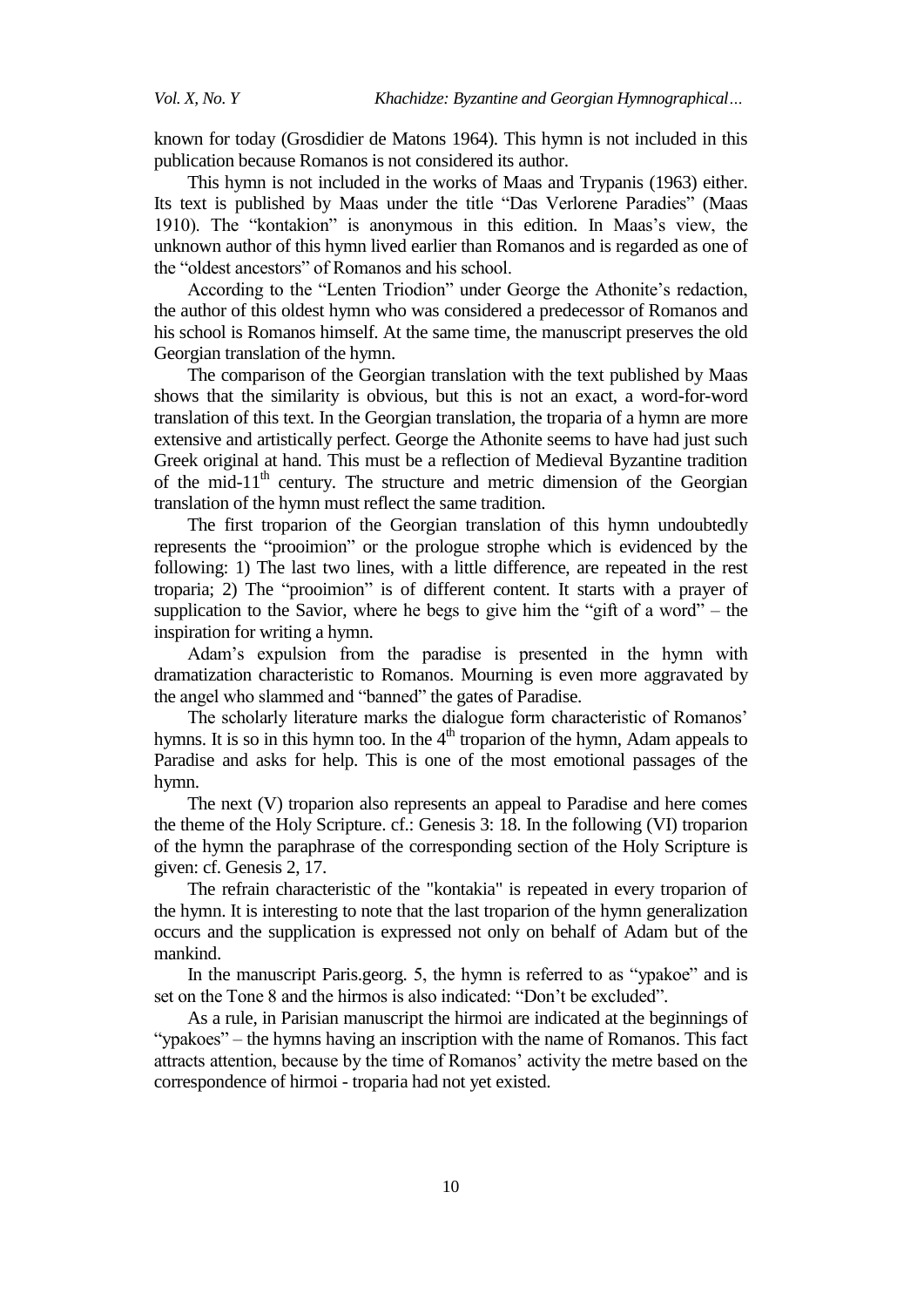Today it is difficult to say when and by whom the "arrangement" of Romanos" kontakia according to this new rule occurred. It is noteworthy that the "Patmos" kontakarion" which also dates to XI century, Romanos' "kontakia" in the same rule are set on hirmoi metres (Arentzen and Krueger 2016).

As it was obvious from the comparison with previous manuscripts, the arrangement of Romanos's kontakions according to the new rule - putting on the hirmoi – is attested for the first time in Georgian hymnography in the manuscripts under George the Athonite's redaction.

The strict observance of rhythmic and melodic signs of the hymns, which was associated with great difficulties, is one more peculiarity of George the Athonite's working method. As it turned out, he did a special work from the viewpoint of establishing the texts and signs of rhythmic division of the hymns written by Georgian hymnographer Ioane Minchkhi included in "Triodion" (Khachidze 1987, pp. 61–78).

He seems to have done similar work with the Georgian translations of numerous hymns translated from Greek included in "Lenten Triodion".

Thus, the Georgian translations of this hymn are of special interest also from the viewpoint of the study of its rhythm and melody.

This hymn of Romanos the Melodist appeared to be included in the existing publications of the Greek and Slavic ―Lenten Triodions‖ (*Τριῴδιον κατανσκτικóν* 1879, p. 105, *Lenten Triodion* 1975, pp. 140–141). Here, the hymn is also performed on Cheesefare Sunday, and it is not presented separately but included after the  $6<sup>th</sup>$  ode of the hymnographical canon of Christopher the Protosecret.

In these publications of Greek and Slavic "Lenten Triodions", this hymn of Romanos is included without ascribing the name, in the same way as the majority of short size hymns. At the first troparion of the hymn ("The teacher of the ignorant and giver of wisdom"), "kondak" is written and at the rest troparia – "Ikos". There is also difference in the hymn structure: in the "Lenten Triodion" under George the Athonite's redaction the hymn contains 7 troparia, and in Greek and Slavic "Lenten Triodions" – 5: the  $5<sup>th</sup>$  and the  $6<sup>th</sup>$  troparions lacking.

The publications of Greek and Slavic "Lenten Triodions" are based on the late tradition of manuscripts, and the "Lenten Triodion" under George the Athonite's redaction is compiled in the  $11<sup>th</sup>$  century, on the Black Mountain, one of the most powerful centers of the Christian culture of that time by the person, who at the same time, labored on Athos and was thoroughly familiar with modern Byzantine tradition.

The hymnographical heritage of Greek authors preserved in this "Triodion" requires special research, which is equally important for the study of both Georgian and Byzantine hymnography. The solid foundation of such study is the completeness of George the Athonite's "Triodion" and the determination of the heritage of the authors presented in it with great accuracy by George the Athonite. This time we presented one of the samples from the works of Romanos the Melodist. It is desirable that foreign specialists participate in this large-scale study together with Georgian scientists. This is a matter for the future.

Academic edition of the "Lenten Triodion" under George the Athonite's redaction is prepared and its electronic version will be placed on the Internet. The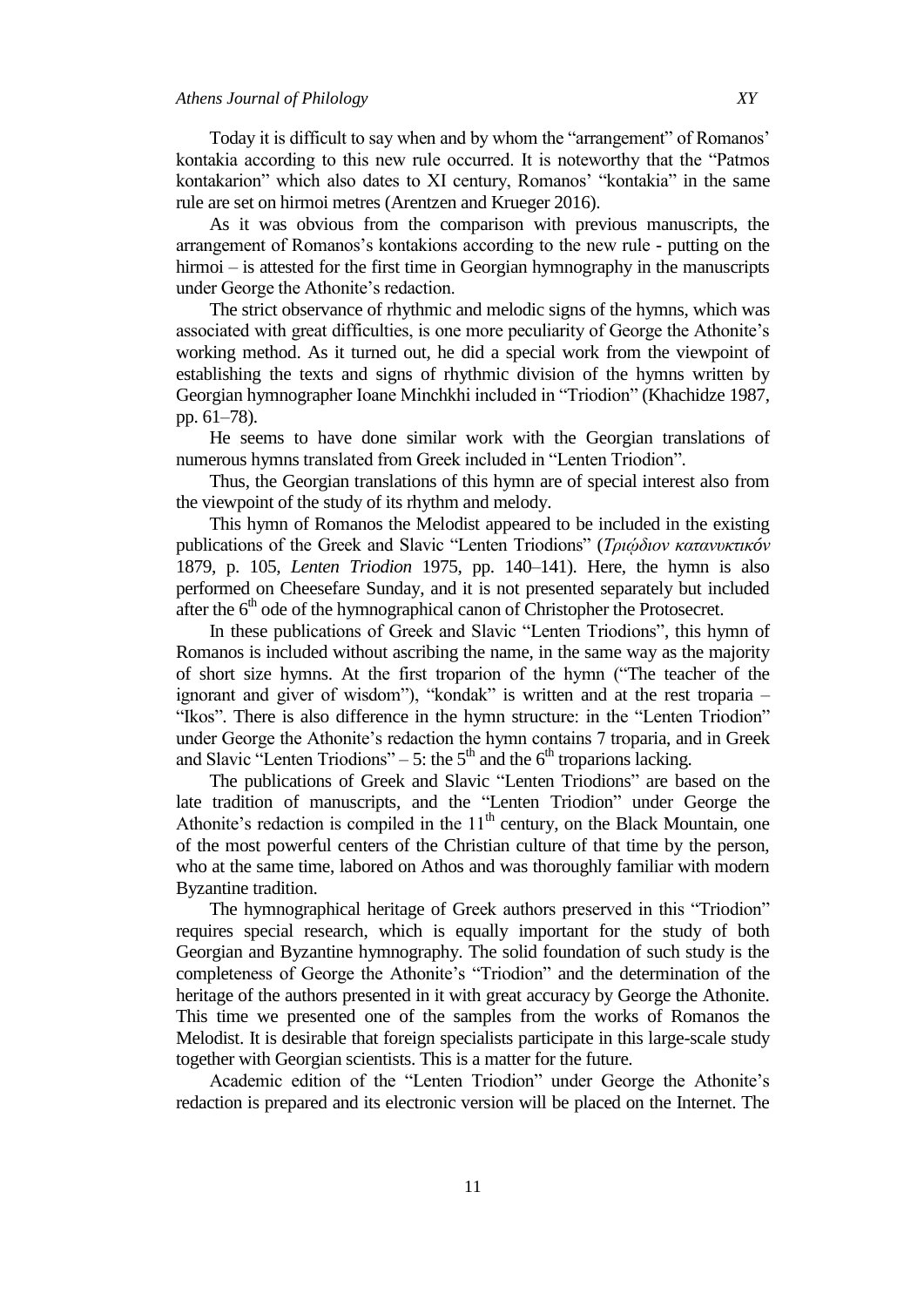manuscript of autograph value – Paris. georg. 5 will be represented as a basis for publication, the body text.

All different readings, spelling and pencil errors existing in the Georgian manuscripts - Ath - 59 (XI c.), Ath - 38 (XI c.), A-568 (XII-XIII cc.), Jer - 61 (XIII-XV cc.), Jer - 130 (XI-XIII cc.), Jer - 67 (XII c.), Jer - 56 (XII-XIII cc.) and Jer -141 (XIII-XV cc.) containing the "Lenten" under George the Athonite's redaction are reflected in the critical apparatus of the edition.

Together with publication there will be published a survey study in which main peculiarities of George the Athonite's "Lenten" are considered.

### **References**

- Arentzen T, Krueger D (2016) Romanos in manuscript: some observations on the Patmos kontakarion. In *Proceedings of the 23rd International Congress of Byzantine Studies.*  Belgrade: Serbian National Committee of AIEB.
- Blake R (1922) Catalogue des manuscrits Géorgiens de la Bibliothèque Patriarcale *Grecque de Jérusalem*. (Catalog of the manuscripts of Georgiens of the Bibliothèque Patriarcale Grecque de Jérusalem). Paris: Publisher A. Picard.
- Blake R (1931) *Catalogue des manuscrits Géorgiens de la Bibliothèque de la Laure d'Iviron au Mont Athos*. (Catalog of the manuscripts of Georgiens of the Bibliothèque de la Laure d'Iviron au Mont Athos). Paris: Publisher A. Picard.
- Bruni A (2011) *For the identification of the autographes of George the Athonite*. Tbilisi: Publishing House "Logosi".
- Cappuyns N (1935) *Le Triodion. Etude Histirique sur sa Constitution et sa Formation*. (The Triodion. Historical study on its constitution and its formation.)Thése. PIOS.
- *Description of Georgian manuscripts* (1979) Sinaitic collection. Tbilisi: Publishing House "Metsniereba".
- Garitte G (1956) *Catalogue des manuscrits géorgiens littéraires* du *Mont Sinaï*. (Catalog of Georgian Literary Manuscripts from Mount Sinai.) Louvain: Publisher L. Durbecq.
- Grosdidier de Matons J (1964) *Hymnes, Saint Ronamus Melodus*. Paris: Les éditions du CERF.
- Karabinov I (1910) *Lenten Triodion*. Sankt Peterburg. (In Russian language).
- Kekelidze K (1912) *Jerusalemite lectionary*. Tbilisi. (In Russian language).
- Kekelidze K (1980) *History of old Georgian literature*. Tbilisi: Publishing House ―Metsniereba (in Georgian language).
- Khachidze L ( 1987) *The poetry of Ioane Minchkhi*. Tbilisi: Publishing House "Metsniereba". (In Georgian language).
- Khachidze L (2018) *Romanos the melodist and one of the earlist examples of Byzantine hymography*. *The Kartvelologist,* # 27. Tbiisi: Publishing House of Tbiisi State University.
- *Lenten Triodion* (1975) I-II. Moscow. (In Slavic language).
- Maas P (1910) Frühbyzantinische Kirchenpoesie, I, Anonyme hymnen des V-VI jahrhunderts. (Early Byzantine church poetry, I, anonymous hymns of the V-VI centuries). Berlin: Publisher H. Lietzmann.
- Maas P, Trypanis C (1963) *Sancti Romani Melodi Cantica.* (The Holy Roman Melodi). Berlin: Walter de Gruyter& Co.
- Momina M, Trunte N (2004) *Triodion und Pentekostarion. Nach slavischen Handschriften des 11.-14 Jahrhunderts*. (Triodion and Pentecostarion. Based on Slavic manuscripts from the  $11<sup>th</sup>$ -14<sup>th</sup> centuries). Paderborn: SchÖningh.